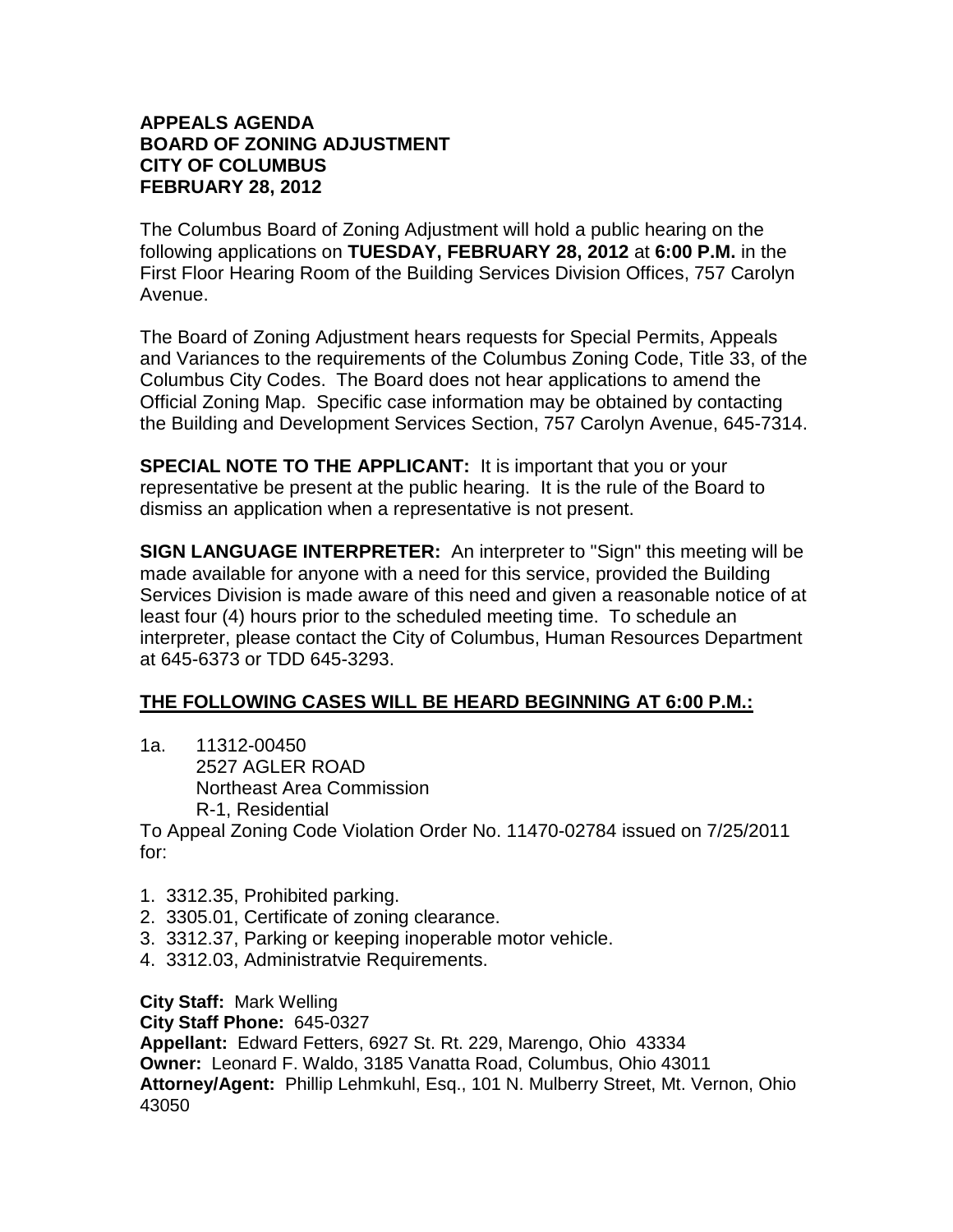1b. 11312-00440 2527 AGLER ROAD Northeast Area Commission R-1, Residential

To Appeal Zoning Code Violation Order No. 11470-02784 issued on 7/25/2011 for:

- 1. 3312.35, Prohibited parking.
- 2. 3305.01, Certificate of zoning clearance.
- 3. 3312.37, Parking or keeping inoperable motor vehicle.
- 4. 3312.03, Administratvie Requirements.

**City Staff:** Mark Welling **City Staff Phone:** 645-0327 **Appellant:** Leonard F. Waldo, 3185 Vanatta Road, Columbus, Ohio 43011 **Owner:** Same as appellant, , **Attorney/Agent:** Daniel J. Igoe, 4681 Winterset Drive, Columbus, Ohio 43220

2. 11312-00686 2877 CLEVELAND AVENUE North Linden R-4, Residential

To Appeal Zoning Code Violation Order No. 11470-04255 issued on 11/4/2011 for:

- 1. 3312.37, Parking or keeping inoperable motor vehicle.
- 2. 3312.43, Required surface for parking.
- 3. Prohibited uses and activities.
- 4. 3312.35, Prohibited parking.
- 5. 3305.01, Certificate of zoning clearance.

**City Staff:** Lisa Doyle **City Staff Phone:** 645-0748 **Appellant:** Rosemary Foster, 2877 Cleveland Ave., Columbus, Ohio 43224 **Owner:** Same as appellant

3. 11312-00712 309 S. EUREKA AVE. Greater Hilltop Area Commission R-3, Residential

To Appeal Zoning Code Violation Order No. 11470-04359 issued on 11/16/2011 for: